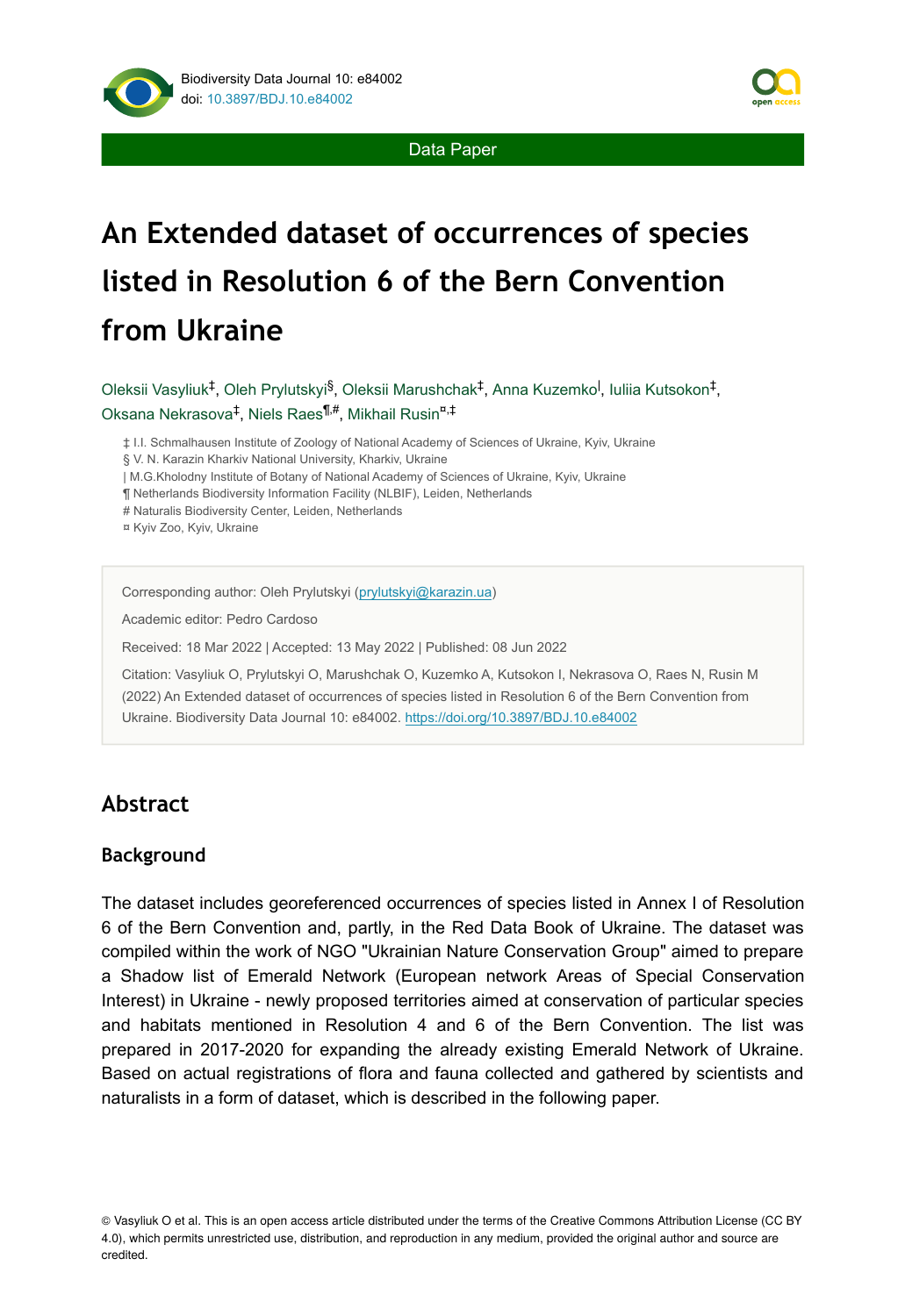#### **New information**

This dataset provides information about 29,938 occurrences of species from the territory of Ukraine listed in Annex I of Resolution 6 of the Bern Convention, as well as in the Red Data Book of Ukraine. This is the largest public dataset on occurrences of rare and endangered species from Ukraine till now. Data presented here laid the foundations for the proposal of 106 approved Emerald Network sites (2019), as well as for 148 Emerald Network sites that were nominated in 2020. New insights on the endemic species *Centaurea pseudoleucolepis* Kleopow is provided, which was previously considered to be extinct, according to the IUCN Red List.

### **Keywords**

occurrence, Emerald Network, Bern Convention, Red Data Book of Ukraine, rare species, conservation

## **Introduction**

The main purpose of the current dataset is to provide free and open access to the data on occurrences of the species listed in Resolution 6 of the Bern Convention ([Council of](#page-12-0) [Europe 1998](#page-12-0)) from Ukraine, extended with data on occurrences of species listed in the 3rd edition of the Red Data Book of Ukraine ([Akimov 2009](#page-11-0), [Didukh 2009](#page-12-1)). The dataset comprises both processed published data and personal observations, with a significant predominance of published data that make up 95% of the dataset. The dataset has resulted from efforts on biodiversity data mobilisation for development of the Emerald network in Ukraine [\(Polyanska et al. 2017\)](#page-13-0).

The compilation of this dataset began in 2007; since then, it has been continuously updated, based on results of recent field research. From 2007 to 2015, a group of Ukrainian biologists founded an informal group "Save Ukrainian steppes!", which aimed to prevent forest planting in the steppe zone of Ukraine, in places of natural dry grassland habitats. Amongst other activities, the group began collecting information on the findings of steppe species protected by the Red Data Book of Ukraine.

Since 2016, group members launched a new initiative in Ukraine – expanded territories of the Emerald Network in Ukraine. The first version of the Emerald Network in Ukraine was developed without taking into account data on the distribution of species listed in Resolution 6 and in the habitats listed in Resolution 4 of the Bern Convention (hereinafter BC), but simply included existing large protected areas. The Emerald Network sites at that time almost did not cover steppe ecosystems. The authors of this article, in collaboration with other scientists, started to gather information on the distribution of species listed in Resolution 6 of the BC. We have combined the collection of new data with the existing dataset because the distribution of rare steppe species fully corresponds with the distribution of habitat types E1.2 and E1.13 of Resolution 4 of the BC. Based on these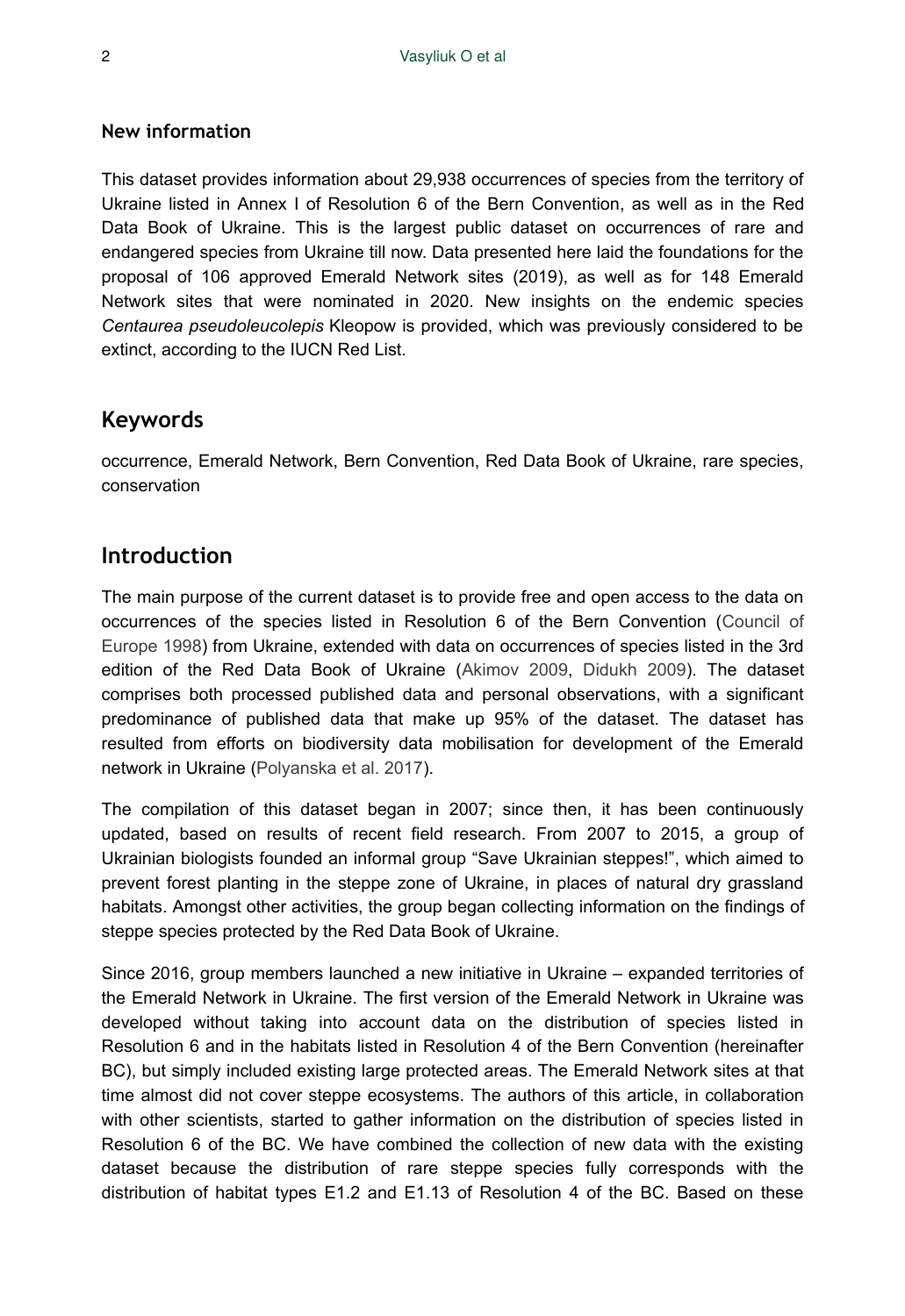data, we prepared justifications for 106 Emerald Network sites (1.4 million ha), which were approved by the Bern Convention in December 2019 and for an additional 148 sites (2.7 million ha), which are currently under consideration ([Kuzemko et al. 2020](#page-12-2)).

There were relatively few publications providing exact taxon occurrence data in Ukraine before 2017. Except for the collection of papers under the general title "Records of Animals from the Red Data Book of Ukraine", containing 1400 records ([Kostiushyn 2008](#page-12-3)), most of the historical publications avoided providing precise information about location and time of species observations. Good exceptions were ornithological journals that published such detailed observations, including "Branta: Collection of scientific works of the Azov-Black Sea Ornithological Station" (ISSN 1994-1722, 1430 published records), "Avifauna of Ukraine" (ISSN 1727-7531, 326 records) and "Berkut" (ISSN 1727-0200, 1770 records), "Nature reserves in Ukraine" (ISSN 1729-7184, 929 records) and "Troglodytes" (ISBN 978-966-397-149-7, 161 records). Some regional collections also promoted publication of precise observations, for example, "Birds of the basin of the Siverskyi Donets" (Kharkiv, 395 published records), "Proceedings of  $II - IV$  conferences of young ornithologists of Ukraine" (Chernivtsi, 256 records) and "Nature reserves of Crimea" (Simferopol) (226 records). We also processed the personal publication archives of Y. Kutsokon, O. Shynder, M. Peregrym, G. Goncharov, A. Kuzemko and I. Moysiyenko, as well as other researchers who actively published biodiversity data.

In 2008 – 2012, one of the first Ukrainian citizen science projects "Involving the public into biodiversity monitoring" was carried out, for which we created a special webpage Biomon.org ([archived copy](https://web.archive.org/web/20160124234941/http://biomon.org/projects/zaluchennya-gromadskosti/)) for submitting individual amateurs' observations of three pilot species – *Lucanus cervus* L. (527 observations), *Papilio machaon* L. (288 observations) and *Lilium martagon* L. (16 observations). Additionally, in 2010, we involved young naturalists club members in data harvesting. We established a connection with the most active groups of school naturalists from Eastern Ukraine, from which we received data about 931 records of rare species of plants. Another valuable contribution was the publication of the "Records of plants listed in the Red Data Book of Ukraine in the Starobilsky steppe" ([Butkova 2019\)](#page-12-4), with 740 records, comprising results of rare plant species mapped across Luhansk Region for over 20 years. For citizen science projects, we double-checked all records, based on the photos (species identification accuracy) and satellite imageries with locations of each record manually drawn (georeferencing accuracy), provided by pupil's and young naturalist's club heads.

Another important source of data was regional conservation publications, such as the "Red Data Books" of Donetsk [\(Averchuk et al. 2010](#page-11-1), 1921 records), Dnipropetrovsk [\(Travleev](#page-14-0) [2010](#page-14-0), 683 records), Luhansk [\(Maslova et al. 2003](#page-13-1), 221 records) oblasts, of Priazovsky Region ([Ostapko and Kolomiychuk 2012,](#page-13-2) 151 records). Additionally, the valuable source of data on species occurrences were monographs ([Tarashchuk et al. 1997](#page-14-1), [Ostapko 2001,](#page-13-3) [Shelegeda and Shelegeda 2001,](#page-14-2) [Melnyk and Parubok 2004](#page-13-4), [Tishchenko 2006](#page-14-3), [Kolomiyets](#page-12-5) [et al. 2008](#page-12-5), [Sova 2011,](#page-14-4) [Kolomiychuk et al. 2012](#page-12-6), [Matviichuk et al. 2015](#page-13-5)).

Most of the processed literature sources are hardly accessible. They have been generally available only as hard copies, were not present on the Web and published in Ukrainian or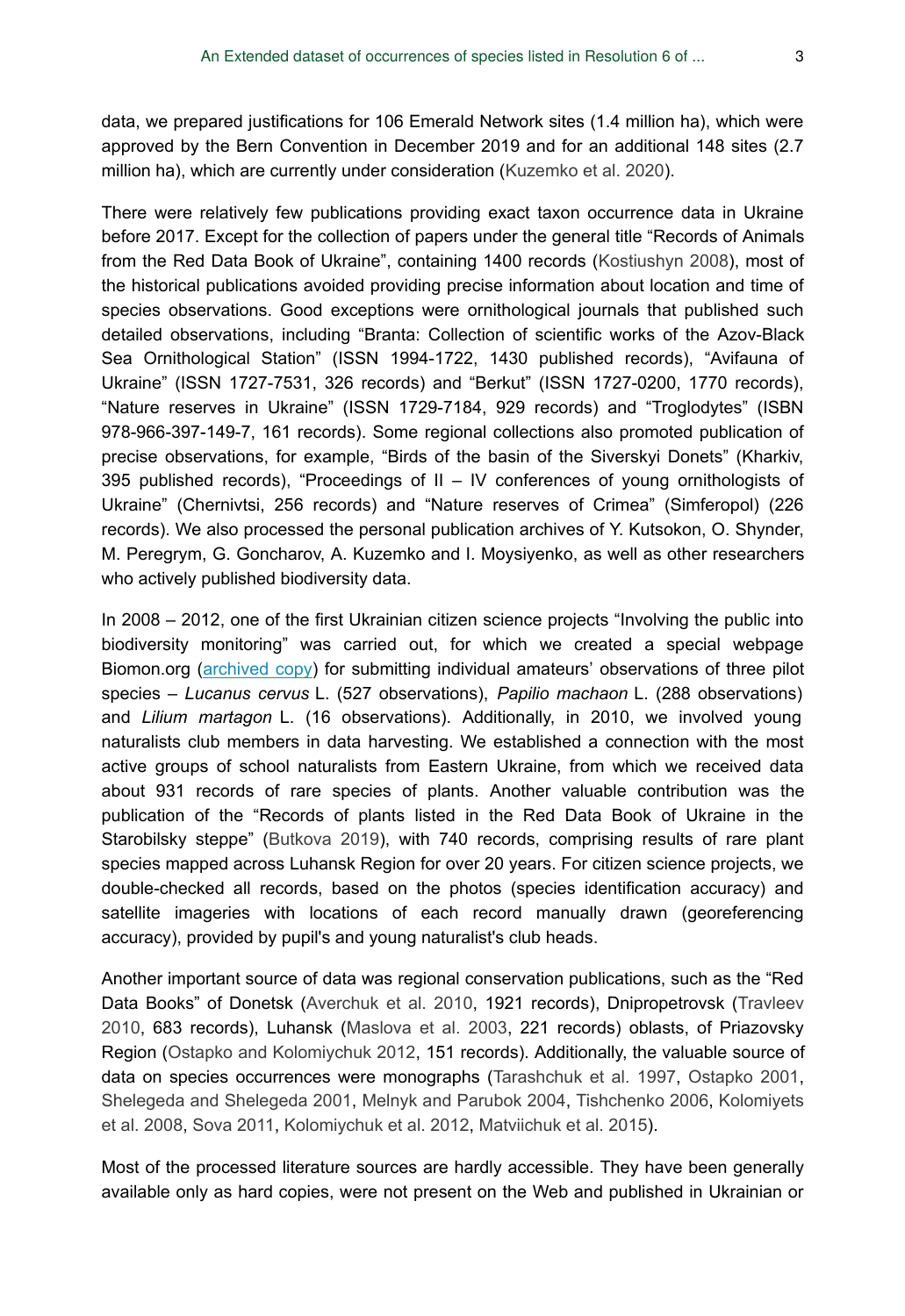Russian exclusively. Most are so-called "grey literature" – proceedings of local conferences and non-periodical paper collections of protected areas and are not indexed by any database. However, such "grey" editions often accumulate valuable biodiversity data, because most of Ukrainian peer-reviewed journals did not accept data papers until quite recently.

To facilitate data harvesting, we initiated publishing of data paper collections ([Akimov et al.](#page-11-2) [2018a](#page-11-2), [Akimov et al. 2018b](#page-11-3), [Akimov et al. 2019](#page-11-4), [Kuzemko 2019,](#page-12-7) [Rusin and Ghazali 2019,](#page-14-5) [Kuzemko et al. 2020,](#page-12-8) [Rusin et al. 2021](#page-14-6)), which were further digitised and published as separate GBIF datasets ([Marushchak et al. 2020,](#page-13-6) [Babiichuk et al. 2021,](#page-11-5) [Vasyliuk et al.](#page-14-7) [2021](#page-14-7), [Kharchenko et al. 2021,](#page-12-9) [Rusin et al. 2021\)](#page-13-7). Since 2018, we issued seven such collections, which included 58,478 new records of rare species of animals, plants and fungi from Ukraine.

The materials of the present dataset have been widely used for conservation purposes. For example, about 60 protected areas were created in Ukraine using this information [\(Kuzemko et al. 2020](#page-12-2)). We also published four popular publications on the distribution of rare plant species in certain regions of Ukraine [\(Peregrym et al. 2021\)](#page-13-8). During 2021, over 50 environmental impact assessment acts were corrected or revoked considering data on protected species distribution from the present dataset.

## **Project description**

**Title:** Mobilisation of biodiversity data from Ukraine to GBIF

**Personnel:** Mikhail Rusin, Svetlana Miteva

#### **Study area description:** Ukraine

**Funding:** The dataset has been organised with the support of Project nlbif2018.2019.004, funded by NLBIF to The Habitat Foundation "Mobilization of biodiversity data from Ukraine to GBIF" <https://www.nlbif.nl/mobilization-of-biodiversity-data-from-ukraine-to-gbif/>

## **Sampling methods**

**Study extent:** Ukraine, all territory

**Sampling description:** For literature occurrences, we selected only observations which met the following conditions:

- species listed in Annex I of Resolution 6 of the Bern Convention [\(Council of Europe](#page-12-0) [1998](#page-12-0)) and/or Red Data Book of Ukraine (3rd ed., [Akimov 2009](#page-11-0));
- observation accompanied by coordinates or precise locality description;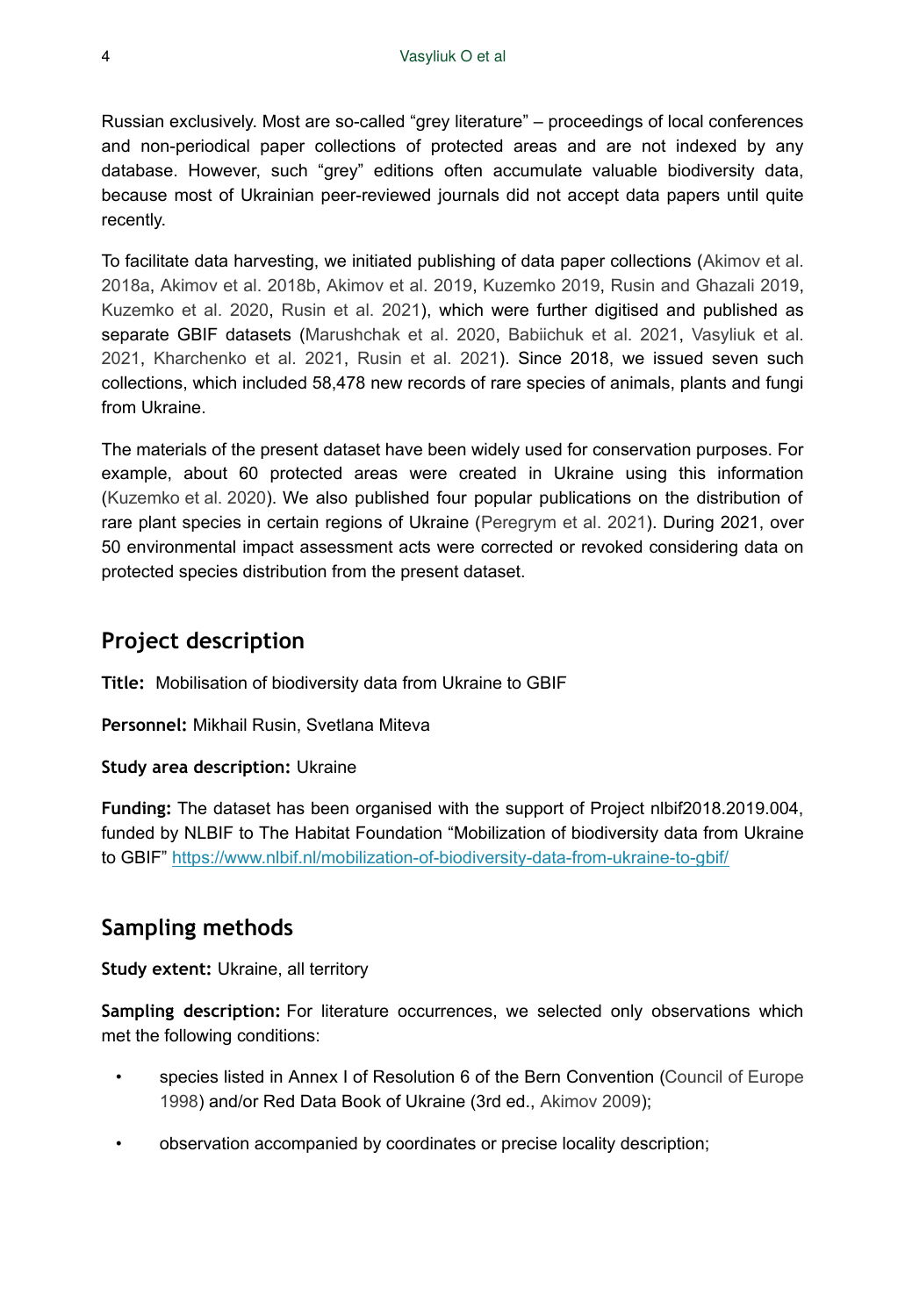• source of identification is reliable (either reported by professional researchers or accompanied by high-quality photos for citizen-science observations).

**Quality control:** Data were double-checked in terms of identification and georeferencing accuracy.

- For citizen science projects, we double-checked all records, based on the photos (species identification accuracy) and satellite imageries with locations of each record manually drawn (georeferencing accuracy), provided by pupil's and young naturalist's club heads along with the data.
- Species identification extracted from peer-reviewed scientific publication were taken as is, but checked for name misspelling against [GBIF Species Matching tool.](https://www.gbif.org/tools/species-lookup)
- Coordinates of records were double-checked visually using Google Earth service [\(Google 2021\)](#page-12-10).

**Step description:** The dataset comprises both published data and personal observations. The following steps were taken:

- 1. Selection of reliable literature resources on species occurrences in the territory of Ukraine (total 641 sources);
- 2. Manual data extraction from published taxonomic treatments (species-date-place);
- 3. Manual georeferencing of records based on descriptions of the localities using Google Maps [\(Google 2021](#page-12-10));
- 4. Aggregating and quality checking of citizen-science observations;
- 5. Aggregating personal observations of the authors;
- 6. Data post-processing using Darwin Core terms ([Wieczorek et al. 2012](#page-14-8));
- 7. Data cleaning using OpenRefine ([OpenRefine 2022](#page-13-9)).

## **Geographic coverage**

**Description:** The entire territory of Ukraine.

Occurrences of plant species tend to be more frequent towards the steppe (semi-arid and arid) zone of the country, while animal observation records are more evenly distributed across the territory of Ukraine (Fig. [1\)](#page-5-0). Revealing of true spatial distribution of Ukrainian biodiversity was not an aim of the present paper and we are aware that this spatial pattern reflects some sampling bias towards steppe ecosystems. The main reason is that the steppe ecosystems, despite being vulnerable, have been less represented in current protected area network than ecosystems of forested regions, including Carpathians [\(Vasyliuk et al. 2021b\)](#page-14-9). Based on the existing estimation ([Parnikoza and Vasyliuk 2011\)](#page-13-10), only 3% of historical Ukrainian steppes remains; therefore, more efforts have been made to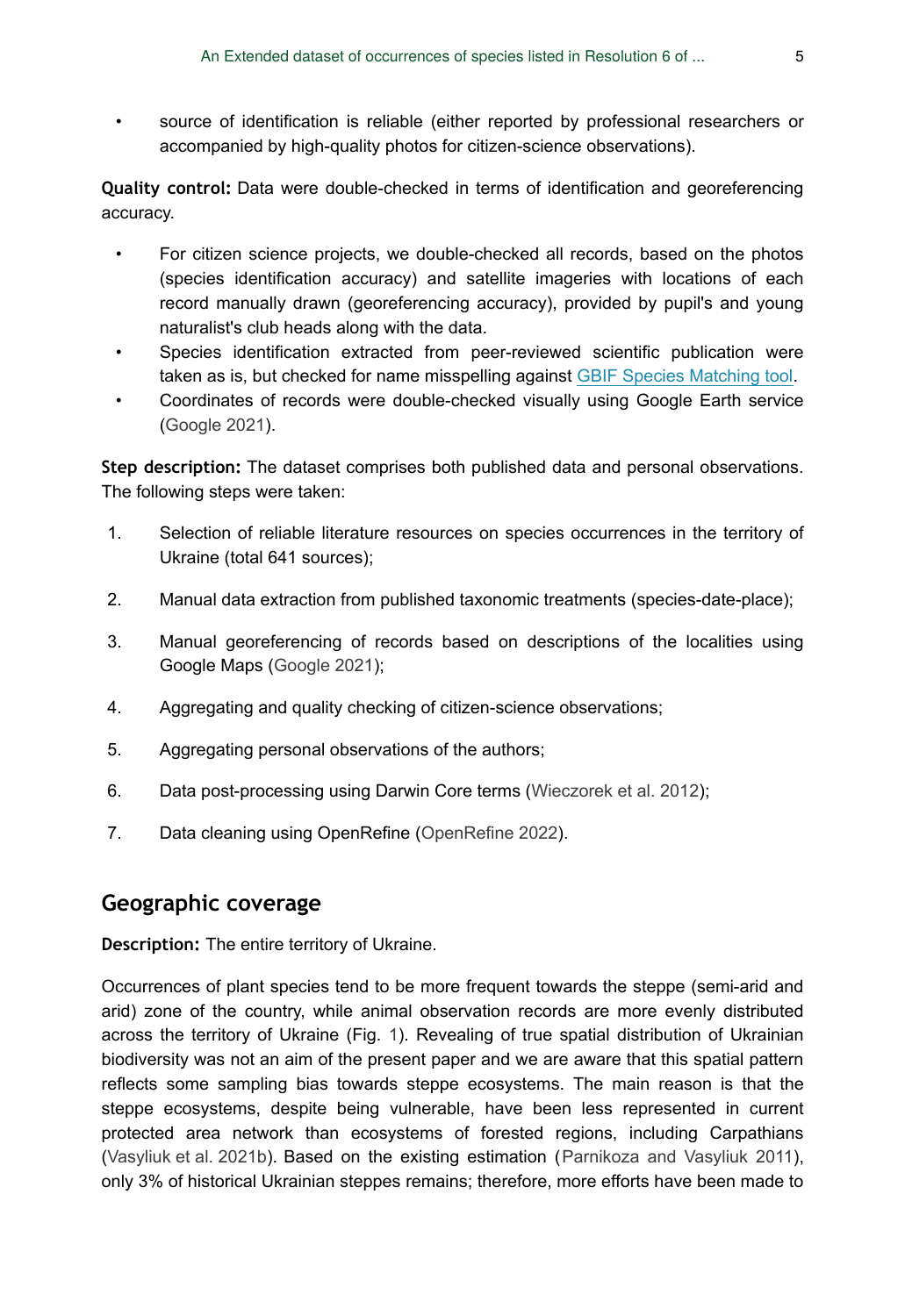study those territories. Since data collected during the project aimed to develop the Emerald Network in Ukraine were a significant part of the dataset, it may cause a sampling bias towards steppe plant data. Fungal records are sparse.

<span id="page-5-0"></span>

**Coordinates:** 44.277 and 52.376 Latitude; 21.884 and 40.254 Longitude.

#### Figure 1. doi

Distribution map of the occurrences from the extended dataset of registration points of species listed in Resolution 6 of the Bern Convention. There is some sampling bias towards steppe zone in plant records, due to extensive plant data mobilisation in those regions for Emerald Network development purposes.

#### **Taxonomic coverage**

**Description:** The dataset contains 18,553 occurrences of plants, 11,197 occurrences of animals and 188 occurrences of fungi [\(Marushchak et al. 2022\)](#page-13-11). The latter are not listed in Annex I of the Bern Convention yet, but are included in the Red Data Book of Ukraine (Fig. [2\)](#page-6-0). Prevalent taxa of plants were vascular plants, while prevalent animal taxa were vertebrates.

**Taxa included:**

| Rank    | <b>Scientific Name</b> |
|---------|------------------------|
| kingdom | Plantae                |
| kingdom | Animalia               |
| kingdom | Fungi                  |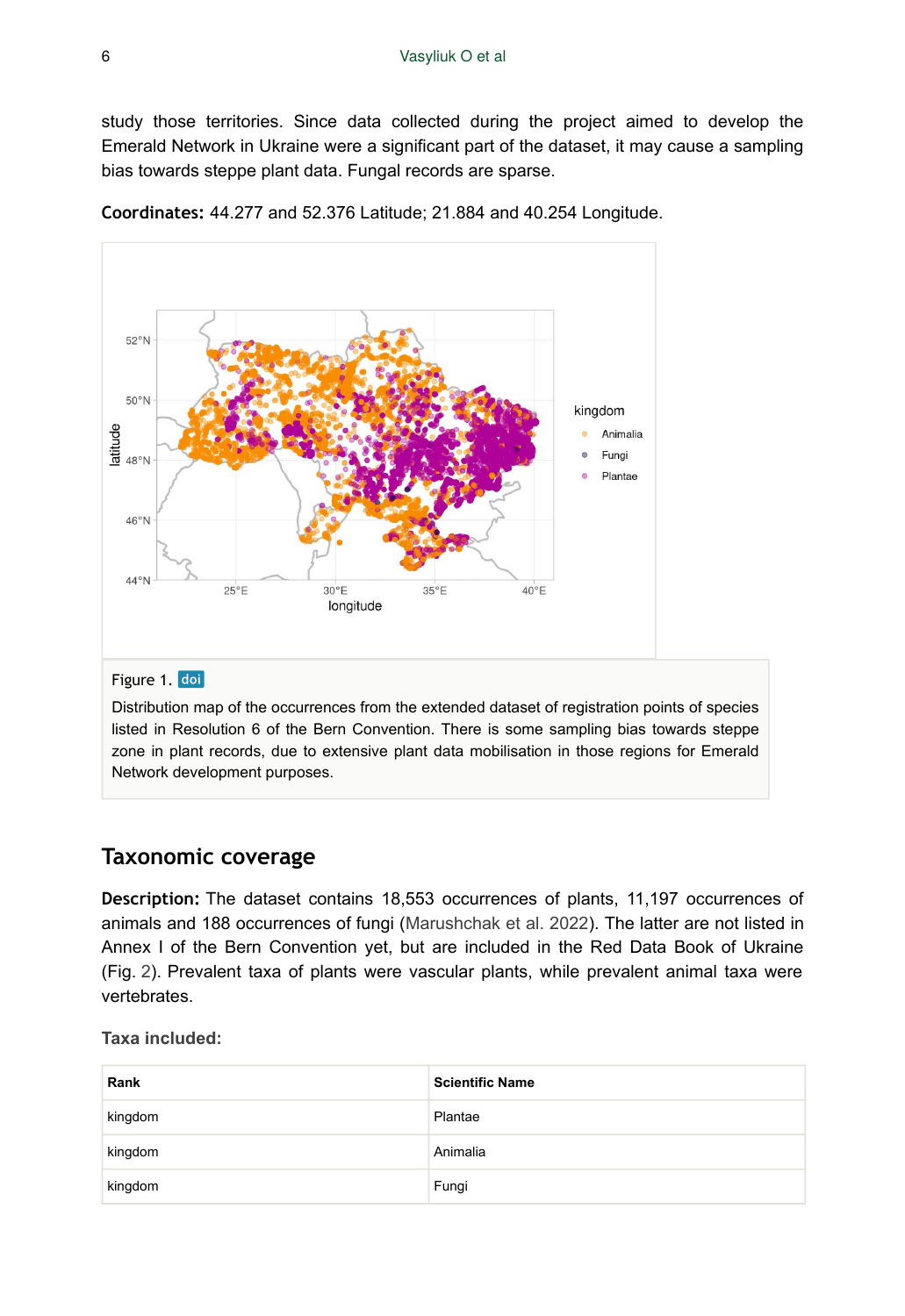<span id="page-6-0"></span>

# Figure 2. doi

Taxonomic distribution of occurrences from the extended dataset of registration points of species listed in Resolution 6 of the Bern Convention.

<span id="page-6-1"></span>

#### Figure 3. doi

Temporal distribution of records. For the records without exact date of observation, mean dates were calculated, based on the known time window. Records which time windows exceeded 10 years were excluded (228 records). Y-axis is log-scaled.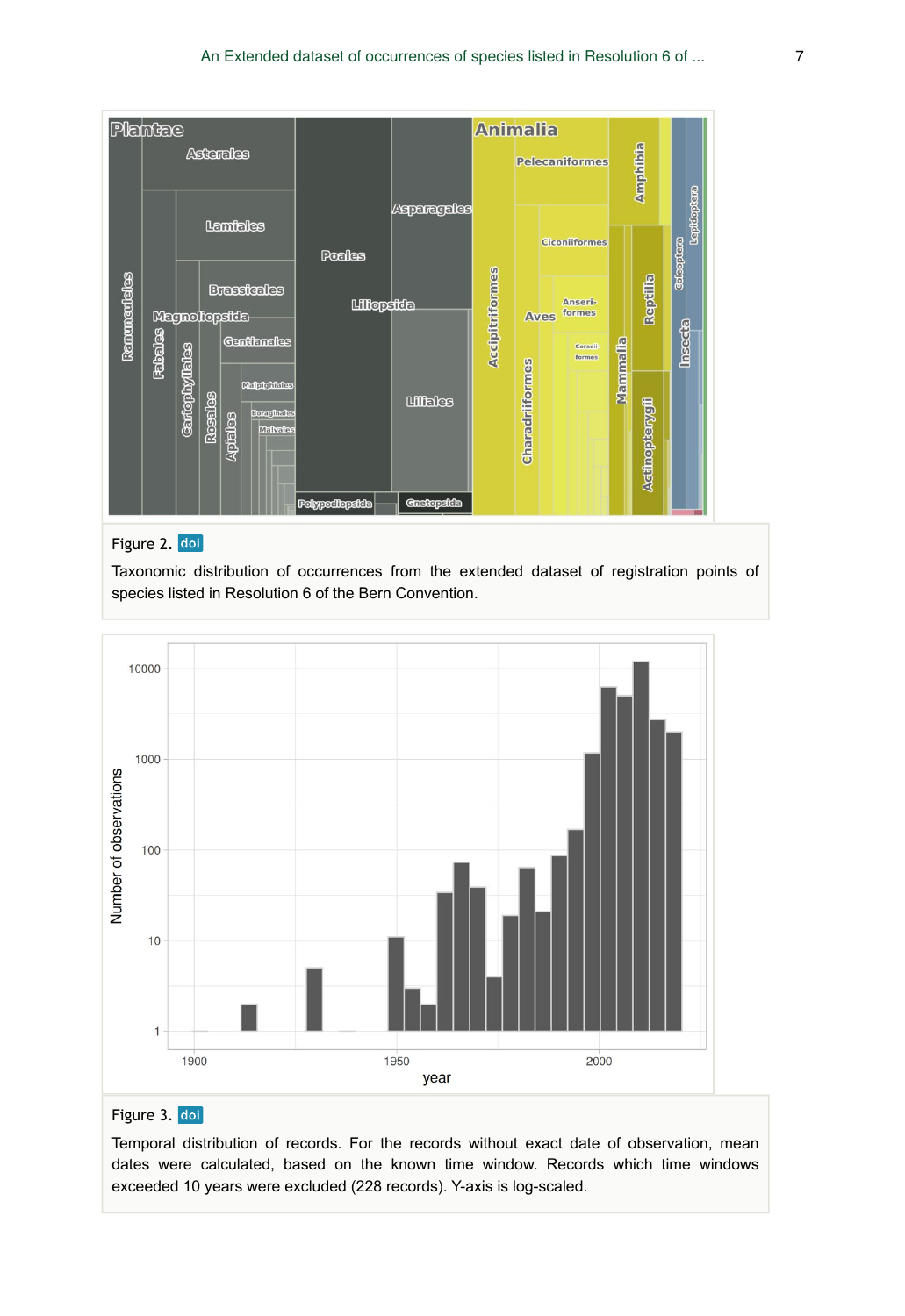## **Temporal coverage**

**Data range:** 1903-1-01 - 2020-12-31.

**Notes:** Most of the observations (28,147, 94%) were made since 2000. (Fig. [3\)](#page-6-1).

## **Usage licence**

**Usage licence:** Open Data Commons Attribution License

#### **Data resources**

**Data package title:** An extended dataset of registration points of species listed in Resolution 6 and 4 of the Bern Convention.

**Resource link:** <https://www.gbif.org/dataset/20f7dc5e-f6b6-4cba-8db3-4a522b7d08d8>

**Alternative identifiers:** <https://doi.org/10.15468/hmd8az>

**Number of data sets:** 1

**Data set name:** An extended dataset of registration points of species listed in Resolution 6 and 4 of the Bern Convention.

**Data format:** Darwin Core

**Description:** The dataset includes a tabulation-delimited table with 26 fields in Darwin Core terms and 29,938 records in it.

| Column label   | <b>Column description</b>                                                                                                                                                                                                                                                                                 |
|----------------|-----------------------------------------------------------------------------------------------------------------------------------------------------------------------------------------------------------------------------------------------------------------------------------------------------------|
| occurrenceID   | https://dwc.tdwg.org/terms/#dwc:occurrenceID; an identifier of a particular<br>occurrence, unique within this dataset. Since the data were collected within<br>different data mobilisation projects, we used a combination of the project's<br>abbreviation and incremental numbers                       |
| scientificName | https://dwc.tdwg.org/terms/#dwc:scientificName; the original names as provided in<br>publication, but corrected for spelling mistakes using GBIF Species Matching tool.<br>Some species which are not covered by GBIF Backbone taxonomy yet treated<br>according to original spelling in the data source. |
| kingdom        | https://dwc.tdwg.org/terms/#dwc:kingdom; The full scientific name of the kingdom<br>in which the taxon is classified.                                                                                                                                                                                     |
| phylum         | https://dwc.tdwg.org/terms/#dwc:phylum; The full scientific name of the phylum or<br>division in which the taxon is classified.                                                                                                                                                                           |
| class          | https://dwc.tdwg.org/terms/#dwc:class; The full scientific name of the class in<br>which the taxon is classified.                                                                                                                                                                                         |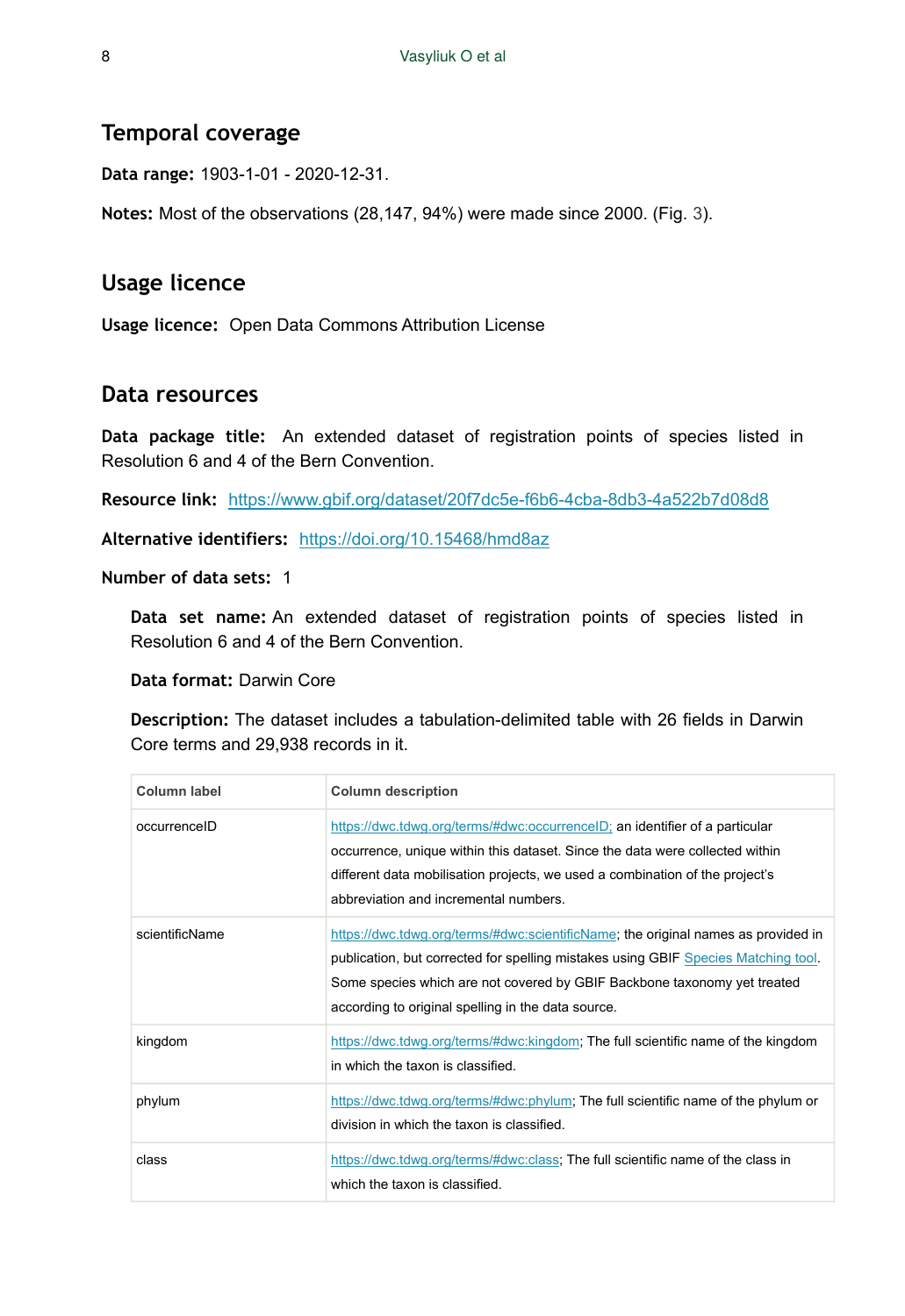| order                         | https://dwc.tdwg.org/terms/#dwc:order; The full scientific name of the order in<br>which the taxon is classified.                                                                                                                                                                                                                                                                                                                                                                                                                                                                                                                                                                                                                                                                                                                                                                                                         |
|-------------------------------|---------------------------------------------------------------------------------------------------------------------------------------------------------------------------------------------------------------------------------------------------------------------------------------------------------------------------------------------------------------------------------------------------------------------------------------------------------------------------------------------------------------------------------------------------------------------------------------------------------------------------------------------------------------------------------------------------------------------------------------------------------------------------------------------------------------------------------------------------------------------------------------------------------------------------|
| family                        | https://dwc.tdwg.org/terms/#dwc:family; The full scientific name of the family in<br>which the taxon is classified.                                                                                                                                                                                                                                                                                                                                                                                                                                                                                                                                                                                                                                                                                                                                                                                                       |
| genus                         | https://dwc.tdwg.org/terms/#dwc:genus; The full scientific name of the genus in<br>which the taxon is classified.                                                                                                                                                                                                                                                                                                                                                                                                                                                                                                                                                                                                                                                                                                                                                                                                         |
| specificEpithet               | https://dwc.tdwg.org/terms/#dwc:specificEpithet; The name of the first or species<br>epithet of the scientificName.                                                                                                                                                                                                                                                                                                                                                                                                                                                                                                                                                                                                                                                                                                                                                                                                       |
| taxonRank                     | https://dwc.tdwg.org/terms/#dwc:taxonRank; The taxonomic rank of the most<br>specific name in the scientificName.                                                                                                                                                                                                                                                                                                                                                                                                                                                                                                                                                                                                                                                                                                                                                                                                         |
| eventDate                     | https://dwc.tdwg.org/terms/#dwc:eventDate; the full date of the observation as it<br>might be extracted from the publication. In some cases - as date ranges. Many<br>sources we used did not contain precise information about the date of each<br>observation, only the overall research time-window. Since intervals cannot be<br>reduced to any particular date, GBIF.org automatically downscales such intervals<br>to the 1st Jan of the first Year of the time-window, which may be misleading for the<br>people referenced directly to the GBIF org portal. Please download our data as<br>DarwinCore archive, which contains dates as input. Any user's download of those<br>data, including search query results, will return true dates. Moreover, GBIF.org<br>displays full information from all the fields for each record by clicking on it (as an<br>example: https://www.gbif.org/occurrence/3014589991). |
| basisOfRecord                 | https://dwc.tdwg.org/terms/#dwc:basisOfRecord; the method in which data were<br>acquired. Two levels: "HumanObservation" for authors' observations and personal<br>communications, "MaterialCitation" for occurrences derived from scholarly<br>publications.                                                                                                                                                                                                                                                                                                                                                                                                                                                                                                                                                                                                                                                             |
| decimalLatitude               | http://rs.tdwg.org/dwc/terms/decimalLatitude; The geographic latitude in decimal<br>degrees.                                                                                                                                                                                                                                                                                                                                                                                                                                                                                                                                                                                                                                                                                                                                                                                                                              |
| decimalLongitude              | https://dwc.tdwg.org/terms/#dwc:decimalLongitude; The geographic longitude in<br>decimal degrees.                                                                                                                                                                                                                                                                                                                                                                                                                                                                                                                                                                                                                                                                                                                                                                                                                         |
| coordinateUncertaintyInMeters | https://dwc.tdwg.org/terms/#dwc:coordinateUncertaintyInMeters; the distance (in<br>metres) from the given decimalLatitude and decimalLongitude describing the<br>smallest circle containing the whole of the Location. Set as 50 m for GPS<br>coordinates and 1000 m for the coordinates georeferenced, based on description.                                                                                                                                                                                                                                                                                                                                                                                                                                                                                                                                                                                             |
| qeodeticDatum                 | https://dwc.tdwg.org/terms/#dwciri:geodeticDatum; the geodetic datum upon which<br>the geographic coordinates are given. All values are WGS84.                                                                                                                                                                                                                                                                                                                                                                                                                                                                                                                                                                                                                                                                                                                                                                            |
| georeferencedBy               | https://dwc.tdwg.org/terms/#dwc:georeferencedBy; a person who determined the<br>georeference.                                                                                                                                                                                                                                                                                                                                                                                                                                                                                                                                                                                                                                                                                                                                                                                                                             |
| georeferenceProtocol          | https://dwc.tdwg.org/terms/#dwciri:georeferenceProtocol; A description of the<br>method used to determine coordinates.                                                                                                                                                                                                                                                                                                                                                                                                                                                                                                                                                                                                                                                                                                                                                                                                    |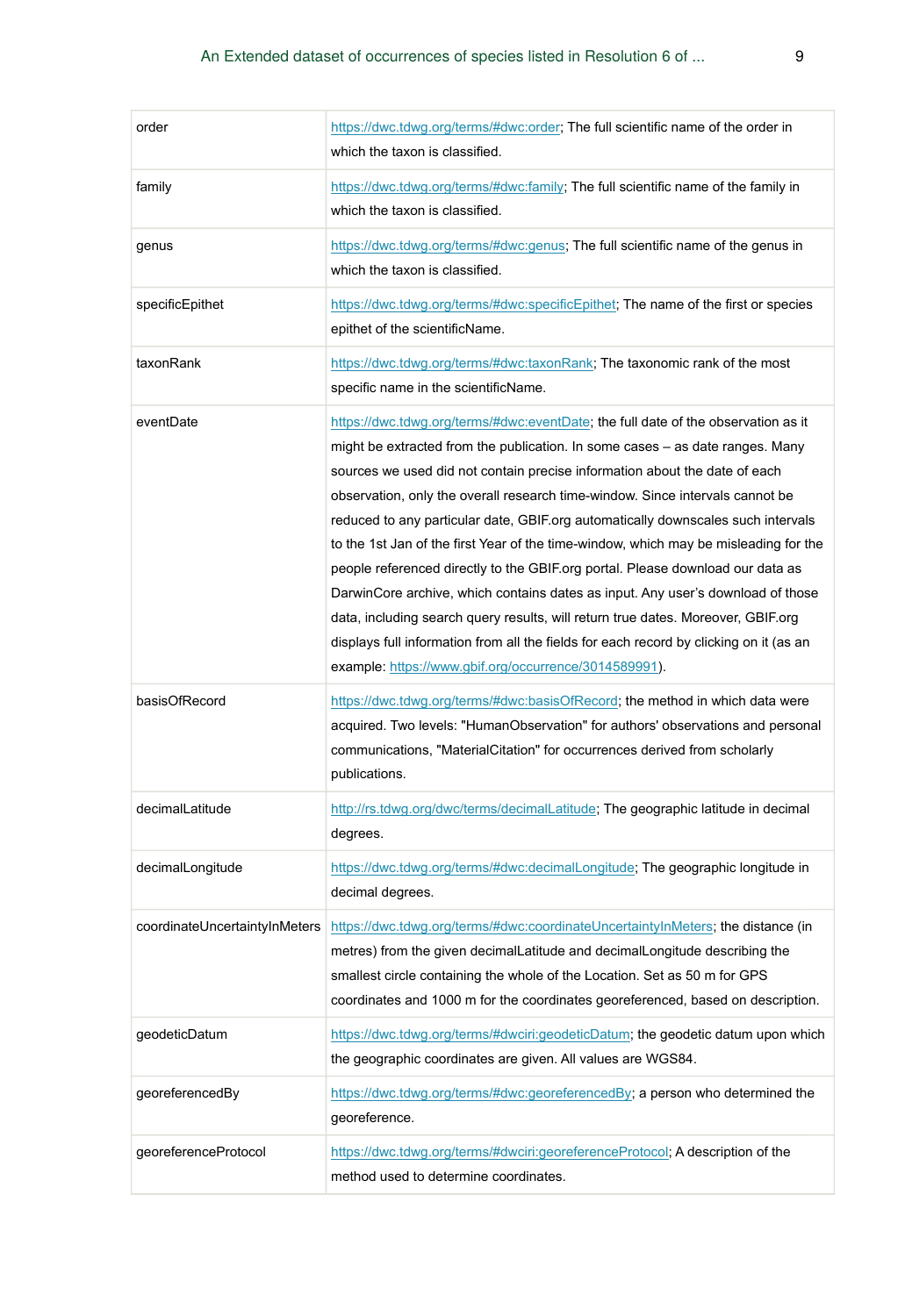| recordedBy           | https://dwc.tdwg.org/terms/#dwc:recordedBy; A person or group of people who<br>determined the georeference for the Location.                                                                                                                                             |
|----------------------|--------------------------------------------------------------------------------------------------------------------------------------------------------------------------------------------------------------------------------------------------------------------------|
| organismQuantityType | https://dwc.tdwg.org/terms/#dwciri:organismQuantityType, The type of<br>quantification system used for the quantity of organisms. "Individuals" for the most<br>of occurrences, but in some cases also "pairs" for birds and projected coverage for<br>plants were used. |
| organismQuantity     | https://dwc.tdwg.org/terms/#dwc:organismQuantity; A number or enumeration<br>value for the quantity of organisms, according to the values in the<br>organismQuantityType field.                                                                                          |
| language             | https://dwc.tdwg.org/terms/#dc:language; A language of the resource. One value -<br>en   uk, because each observation combined fields both in English and Ukrainian.                                                                                                     |
| associatedReferences | https://dwc.tdwg.org/terms/#dwc:associatedReferences; bibliographic references,<br>datasets and data collection project name associated with the Occurrence.                                                                                                             |
| countryCode          | https://dwc.tdwg.org/terms/#dwc:countryCode; one value - UA.                                                                                                                                                                                                             |
| country              | https://dwc.tdwg.org/terms/#dwc:country; one value - Ukraine.                                                                                                                                                                                                            |
| stateProvince        | https://dwc.tdwg.org/terms/#dwc:stateProvince; The name of the administrative<br>region of Ukraine in which the Location occurs (name of the administrative region<br>(Oblast') or Autonomous Republic of Crimea or Kyiv City).                                          |
| municipality         | https://dwc.tdwg.org/terms/#dwc:municipality; The full name of the next smaller<br>administrative region than Oblast' (region of the Ukraine) in which the Location<br>occurs. Official administrative division of Ukraine of 2020 was used.                             |
| verbatimLocality     | https://dwc.tdwg.org/terms/#dwc:verbatimLocality; verbal description of the locality<br>as was provided by the authors of observations (in Ukrainian).                                                                                                                   |

# **Additional information**

#### **Conservation status of the species**

The dataset comprises information on occurrences of the 384 species that are assigned to one of the IUCN conservation categories [\(IUCN Standards and Petitions Committee 2022,](#page-12-11) Fig. [4\)](#page-10-0). One species – *Centaurea pseudoleucolepis* Kleopow, which inhabits rocky areas (granite outcrops) – is currently considered Extinct, according to IUCN ([Melnyk 2011\)](#page-13-12).

This species is endemic to Ukraine [\(Buord and Lesouëf 2006](#page-12-12)) and is accepted at the species level in some generally accepted nomenclature sources, for example, [Euro+Med](#page-12-13) [\(2006\)](#page-12-13). It is reported that this species has last been seen in the 1930s and has not been found since then, despite extensive surveys [\(Melnyk 2011\)](#page-13-12). However, this information is not relevant, as the locality of this species has been repeatedly confirmed in recent decades in "Kamiani Mohyly", the Ukrainian Steppe Natural Reserve. This statement is proved by two confirmed localities of this species on the citizen science portal 'iNaturalist' by V. Kolomiychuk ([link](https://www.inaturalist.org/observations/66625302)) and G. Boyko ([link\)](https://www.inaturalist.org/observations/38474707), both of the research grade and available at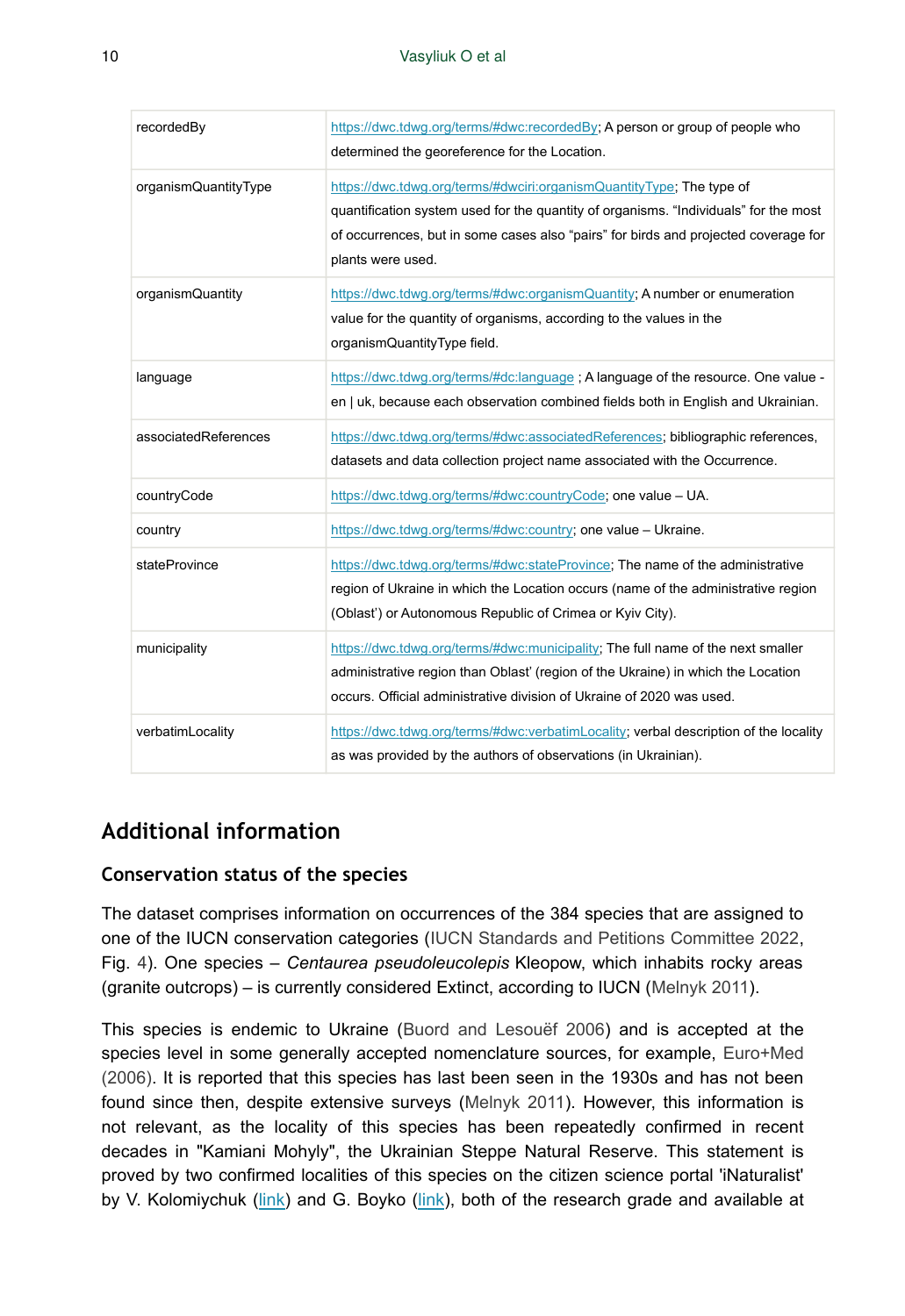GBIF.org [\(GBIF.org 2022\)](#page-12-14). Taking into analysis occurrences of *C. pseudoleucolepis* currently available in GBIF ([GBIF.org 2022\)](#page-12-14), the species Extent of Occurrence is preliminarily estimated as 26.5 km<sup>2</sup>, while Area of Occupancy as 16 km<sup>2</sup>, which is close to the thresholds for 'Critically Endangered' (CR) and 'Endangered' (EN) categories of the IUCN Red List of Threatened Species ([Bachman et al. 2011,](#page-11-6) [IUCN Standards and](#page-12-11) [Petitions Committee 2022](#page-12-11)). Therefore, we consider that the conservation status of this species requires updating, taking into consideration also possible unpublished records and population trends.

<span id="page-10-0"></span>

#### **Other public resources on occurrences of rare and threatened species in Ukraine**

Though we attempted to consolidate the vast majority of the data on occurrences of rare and threatened species in Ukraine, it should be mentioned that there are several other continuously updated resources where such an information can be found. For example, a significant amount of data is stored by both global biodiversity data mobilisation projects like iNaturalist ([link](https://www.inaturalist.org/)) and eBird [\(link\)](https://ebird.org/home) and local citizen-science initiatives like UkrBIN [\(link\)](https://ukrbin.com/), though the first two are also available through the GBIF network.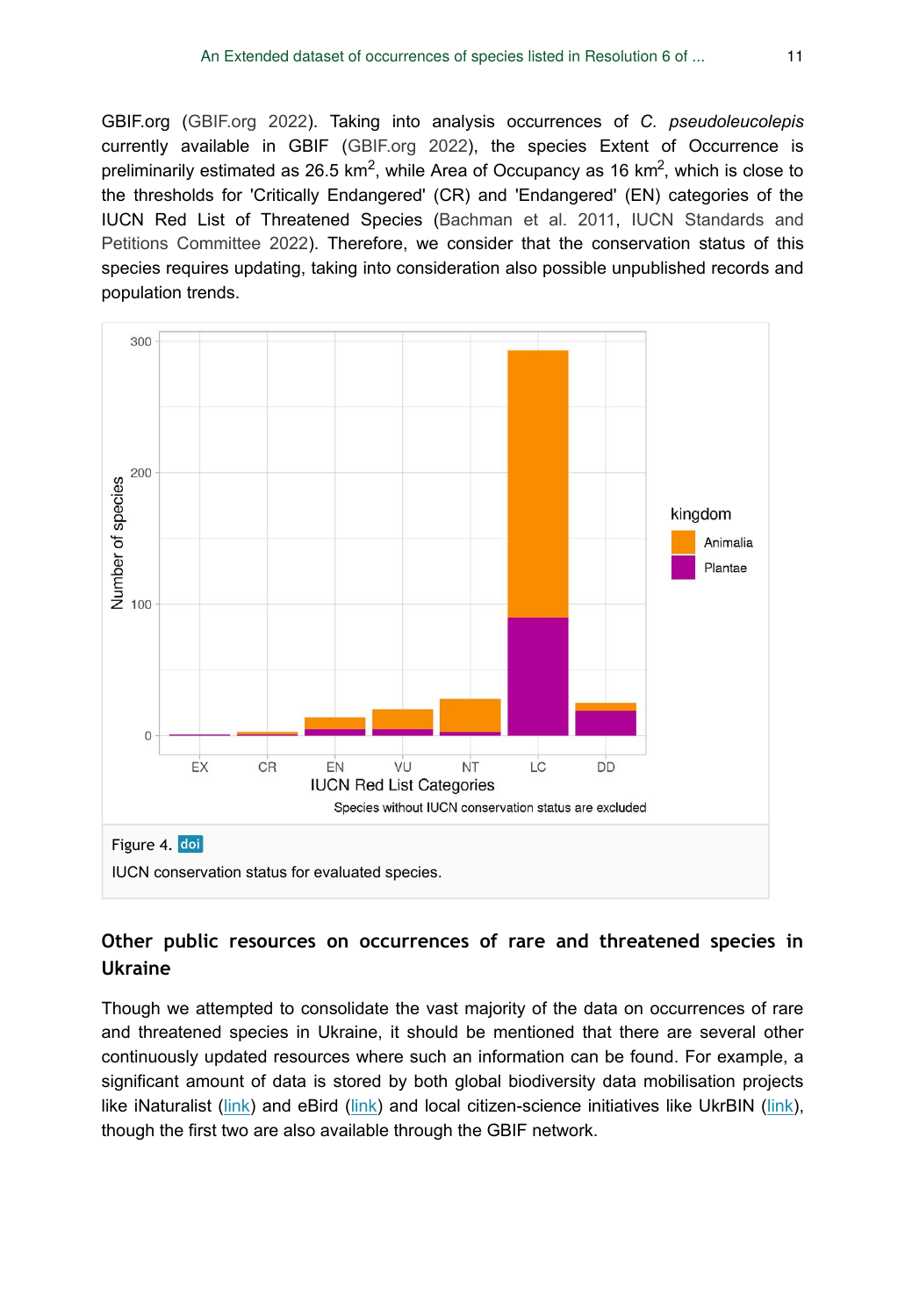# **Acknowledgements**

The authors express their gratitude to O. Shynder, M. Peregrym, G. Goncharov and I. Moysiyenko for the information provided for processing; to BIOMON-2010 project that supported and organised data collecting from pupils and local residents of Luhansk Region of Ukraine.

# **Author contributions**

Conceptualisation: O. Prylutskyi, O. Vasyliuk, M. Rusin; Data collecting, organising and curation: O. Vasyliuk, O. Marushchak, I. Kutsokon, O. Nekrasova, A. Kuzemko, M. Rusin, O. Prylutskyi; Dataset organising in terms of GBIF platform: O. Prylutskyi, O. Marushchak, O. Vasyliuk; Formal analysis and investigation: O. Prylutskyi, O. Vasyliuk; Funding acquisition: M. Rusin, O. Vasyliuk; Methodology: O. Vasyliuk, O. Prylutskyi, A. Kuzemko, M. Rusin, O. Marushchak; Project administration: M. Rusin, O. Vasyliuk; Resources: O. Vasyliuk, O. Nekrasova, I. Kutsokon, A. Kuzemko, M. Rusin; Software: O. Prylutskyi, O. Marushchak; Supervision: O. Prylutskyi, M. Rusin; Validation: O. Prylutskyi; Visualisation: O. Prylutskyi; Writing—original draft and Writing—review & editing, author: O. Prylutskyi, O. Vasyliuk, M. Rusin, A. Kuzemko, I. Kutsokon, O. Nekrasova, O. Marushchak, N. Raes. All authors have read and agreed to the published version of the manuscript.

# **References**

- <span id="page-11-0"></span>• Akimov IA (Ed.) (2009) Red Data Book of Ukraine. Animals. [Червона книга України. Тваринний світ]. Globalconsulting, Kyiv, 600 pp. [In Ukrainian]. [ISBN 978-966-97059-0-7]
- <span id="page-11-2"></span>• Akimov IA, Kharchenko VO, Kostiushyn VA, Vasyliuk OV (Eds) (2018a) Materials for the 4th edition of the Red Book of Ukraine. Fauna. Conservation Biology in Ukraine, 6(2). I. I. Schmalhausen institute of zoology NAS of Ukraine, Kyiv, 450 pp.
- <span id="page-11-3"></span>• Akimov IA, Kharchenko VO, Kostiushyn VA, Vasyliuk OV (Eds) (2018b) Materials for the 4th edition of the Red Book of Ukraine. Fauna. Conservation Biology in Ukraine, 6(1). I. I. Schmalhausen institute of zoology NAS of Ukraine, Kyiv, 438 pp.
- <span id="page-11-4"></span>• Akimov IA, Kharchenko VO, Kostiushyn VA, Vasyliuk OV (Eds) (2019) Materials for the 4th edition of the Red Book of Ukraine. Fauna. Conservation Biology in Ukraine, 7(3). I. I. Schmalhausen institute of zoology NAS of Ukraine, Kyiv, 416 pp.
- <span id="page-11-1"></span>• Averchuk AS, Boiko GV, Glukhov OZ, et al. (2010) Red Data Book of Donetsk oblast. Plants. [Червона книга Донецької області: рослинний світ]. Novaya pechat, Donetsk, 432 pp. [In Ukrainian].
- <span id="page-11-5"></span>• Babiichuk O, Batochenko V, Bushuiev S, et al. (2021) Materials to the mammal atlas of Ukraine. Version 1.2. Occurrence dataset. Ukrainian Nature Conservation Group (NGO). accessed via GBIF.org on 2022-01-15. <https://doi.org/10.15468/z7gvmz>
- <span id="page-11-6"></span>• Bachman S, Moat J, Hill A, de la Torre J, Scott B (2011) Supporting Red List threat assessments with GeoCAT: geospatial conservation assessment tool. ZooKeys 150: 117‑126. <https://doi.org/10.3897/zookeys.150.2109>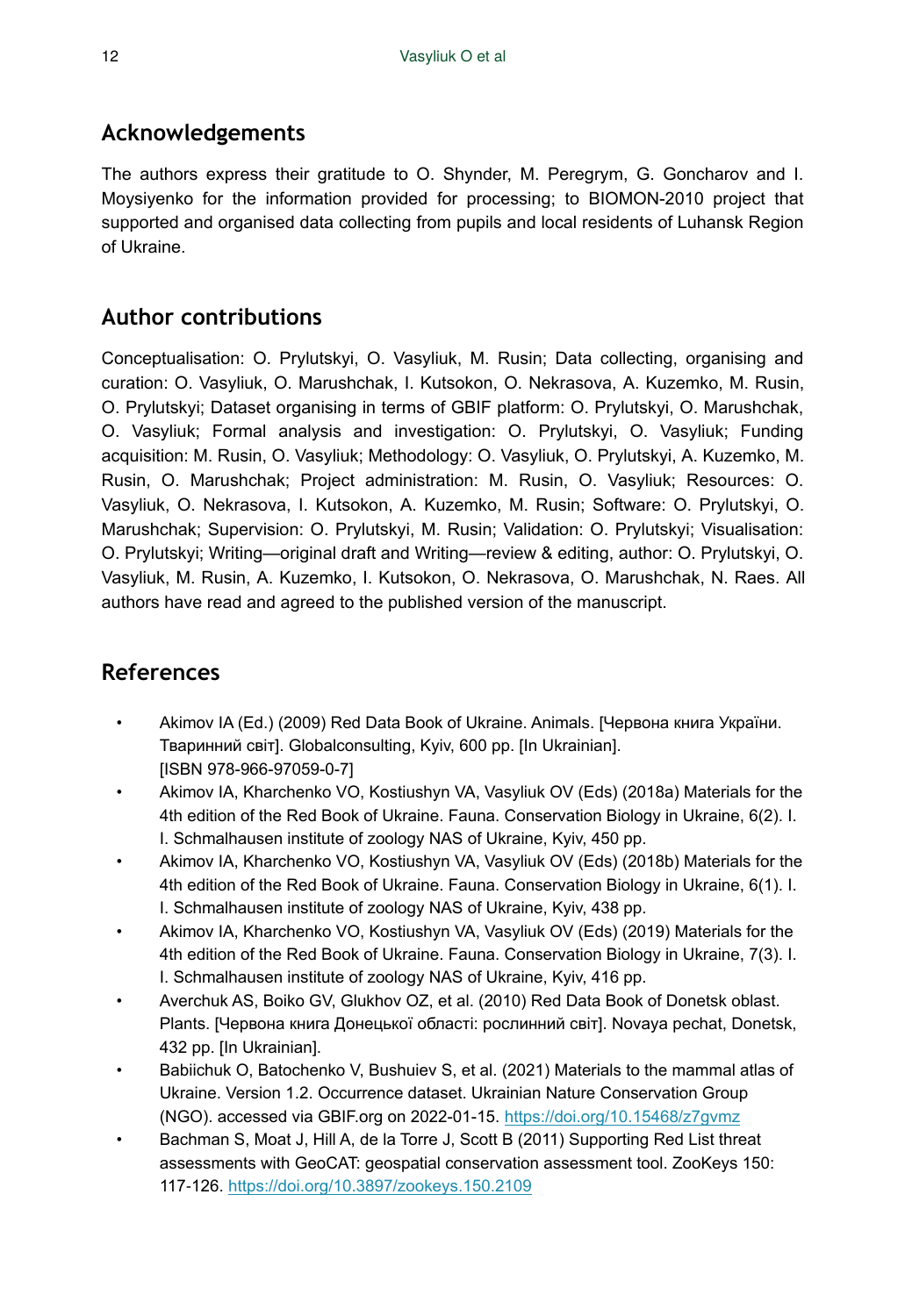- <span id="page-12-12"></span>• Buord S, Lesouëf JY (2006) Consolidating knowledge on plant species in need for urgent attention at European level. Museum National d'Histoire Naturelle / European Topic Centre on Biological Diversity and Conservatoire Botanique National de Brest, Paris and Brest.
- <span id="page-12-4"></span>• Butkova LS (2019) Records of plants from the Red Data Book of Ukraine from Starobilsk steppes [Знахідки рослин, занесених до Червоної книги України у Старобільських степах]. In: Andryushchenko YO, et al. (Ed.) Series "Conservation Biology in Ukraine", 13. Bioiversity of Steppe zone of Ukraine: research, conservation, and restoration [Біорізноманіття степової зони України:вивчення, збереження, відтворення], Urzuf, October 16-18, 2019. "Drukarskyi dvir", Slovyansk [In Ukrainian].
- <span id="page-12-0"></span>• Council of Europe (1998) Revised Annex I of Resolution 6 (1998) of the Bern Convention listing the species requiring specific habitat conservation measures (year of revision 2011). Council of Europe. URL: <https://rm.coe.int/1680746347>
- <span id="page-12-1"></span>• Didukh YP (Ed.) (2009) Red Data Book of Ukraine. Plants and Fungi. [Червона книга України. Рослинний світ]. Globalconsulting, Kyiv, 900 pp. [In Ukrainian]. [ISBN 978-966-97059-1-4]
- <span id="page-12-13"></span>• Euro+Med (2006) Euro+Med PlantBase - the information resource for Euro-Mediterranean plant diversity. URL:<http://ww2.bgbm.org/EuroPlusMed/>
- <span id="page-12-14"></span>• GBIF.org (2022) *Centaurea pseudoleucolepis* Kleopow. GBIF Occurrence Download. Release date: 2022-2-03. URL:<https://doi.org/10.15468/dl.styqc3>
- <span id="page-12-10"></span>• Google (2021) Google Maps. [https://www.google.com/maps.](https://www.google.com/maps) Accessed on: 2022-2-03.
- <span id="page-12-11"></span>• IUCN Standards and Petitions Committee (2022) Guidelines for Using the IUCN Red List Categories and Criteria. Version 15. URL: [https://nc.iucnredlist.org/redlist/content/](https://nc.iucnredlist.org/redlist/content/attachment_files/RedListGuidelines.pdf) [attachment\\_files/RedListGuidelines.pdf](https://nc.iucnredlist.org/redlist/content/attachment_files/RedListGuidelines.pdf)
- <span id="page-12-9"></span>• Kharchenko V, Nekrasova O, Kutsokon Y, et al. (2021) Records of protected animals species in Ukraine. Version 1.3. Occurrence dataset. I. I. Schmalhausen Institute of Zoology. accessed via GBIF.org on 2022-01-15.<https://doi.org/10.15468/hb9rjv>
- <span id="page-12-6"></span>• Kolomiychuk VP, Onyshchenko VA, Peregrym MM (2012) Important plant areas of the Azov Region. [Важливі ботанічні територій Приазов'я]. Alterpress, Kyiv, 116 pp. [In Ukrainian].
- <span id="page-12-5"></span>• Kolomiyets GV, Movchan YI, Kotenko TI (Eds) (2008) Reference manual on the territories of Kinburn peninsula within Mykolayiv Oblast of high conservation value. [Довідник найцінніших природних територій Кінбурнського півострова в межах Миколаївської області]. I.I. Schmalhausen Institute of Zoology of NAS of Ukraine, Kyiv, 96 pp. [In Ukrainian].
- <span id="page-12-3"></span>• Kostiushyn VA, et al. (Ed.) (2008) Records of animals from the Red Data Book of Ukraine. [Знахідки тварин Червоної книги України]. NAS of Ukraine, I.I. Schmalhausen Institute of Zoology, Kyiv, 418 pp. [In Ukrainian]. [ISBN 978-966-02-4807-6]
- <span id="page-12-2"></span>• Kuzemko A, Vasyliuk O, Marushchak O, Kolomytsev G (2020) 730,000 hectares of grasslands are included in the Emerald Network of Ukraine. Palaearctic Grassland 45: 89‑93.<https://doi.org/10.21570/EDGG.PG.45.89-93>
- <span id="page-12-7"></span>• Kuzemko AA (Ed.) (2019) Finds of plants and fungi listed in Red book of Ukraine and the Bern Convention (Resolution 6). Conservation Biology in Ukraine, 11. Druk-Art, Kyiv-Chernivtsi, 496 pp.
- <span id="page-12-8"></span>• Kuzemko AA, Sadogurska SS, Goldin PY, Kavurka VV, Kutsokon YK, Nekrasova OD, Vasyliuk OV, Prylutskyi OV, Rusin MY (Eds) (2020) Records of protected animal, plant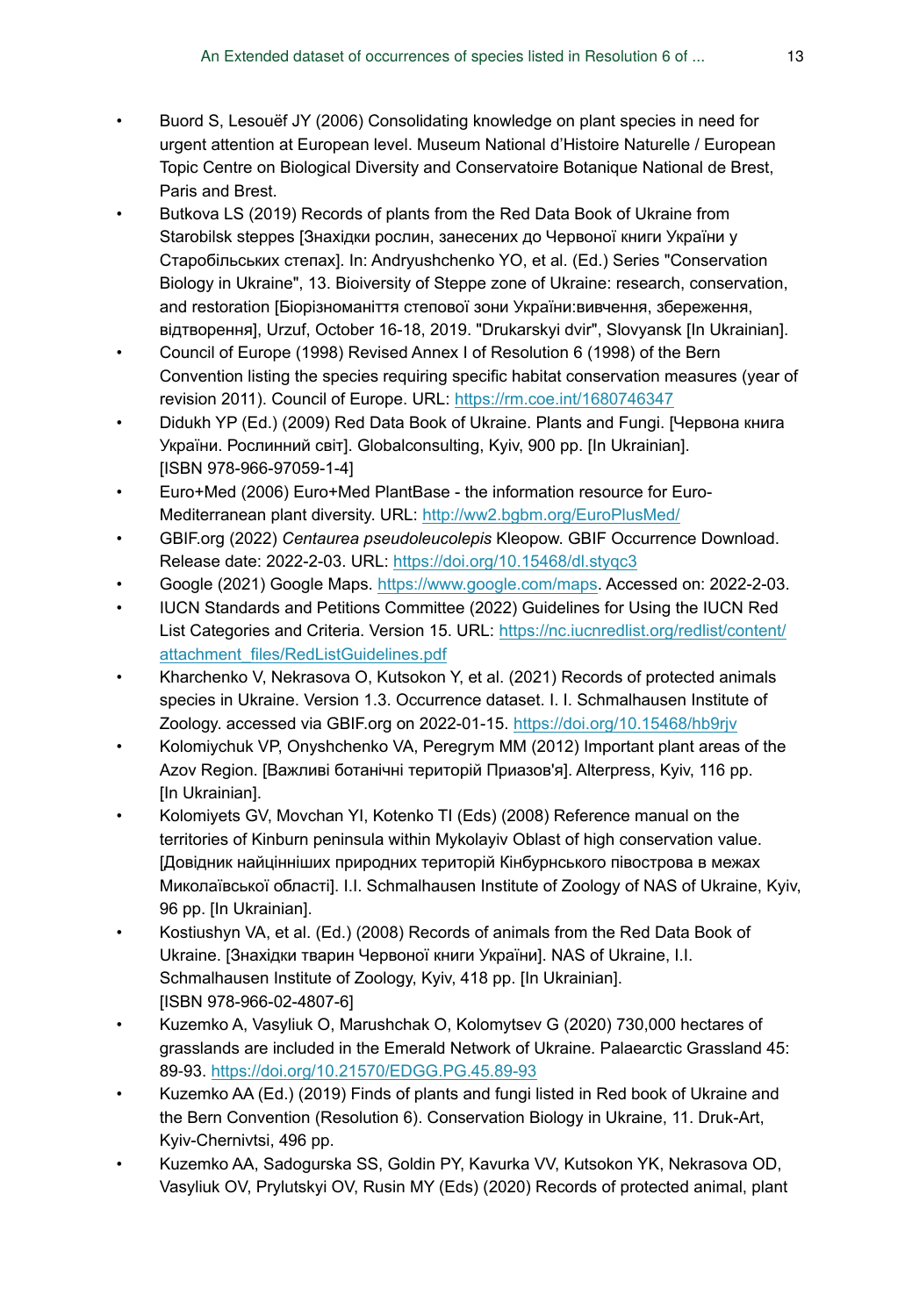and fungi species in Ukraine. Conservation Biology in Ukraine, 19. Druk-Art, Kyiv-Chernivtsi, 704 pp.

- <span id="page-13-6"></span>• Marushchak O, Vasyliuk O, Kuzemko A, et al. (2020) Records of protected animal, plant and fungi species in Ukraine. Version 1.4. Occurrence dataset. Ukrainian Nature Conservation Group (NGO). accessed via GBIF.org on 2022-01-15. [https://doi.org/](https://doi.org/10.15468/m5vrza) [10.15468/m5vrza](https://doi.org/10.15468/m5vrza)
- <span id="page-13-11"></span>• Marushchak O, Vasyliuk O, Rusin M, Kuzemko A, Kutsokon Y, Nekrasova O (2022) An extended dataset of registration points of species listed in Resolution 6 and 4 of the Bern Convention. Occurrence dataset. Version 1.7. Ukrainian Nature Conservation Group (NGO). URL:<https://doi.org/10.15468/hmd8az>
- <span id="page-13-1"></span>• Maslova VR, Lesnyak LI, Melnyk VI, Perehrym MM (2003) Red Data Book of Luhansk oblast. Vascular plants. [Червона книга Луганської області. Судинні рослини]. Znannya, Luhansk, 280 pp. [In Ukrainian].
- <span id="page-13-5"></span>• Matviichuk OA, Pirkhal AB, Reminnyi VY (2015) Cadastre of terrestrial Tetrapoda of Vinnytsia region. [Кадастр наземних тетрапод Вінницької області]. Nilan-LTD, Vinnytsia, 436 pp. [In Ukrainian].
- <span id="page-13-12"></span>• Melnyk V (2011) *Centaurea pseudoleucolepis*. The IUCN Red List of Threatened Species 2011: e.T165235A5994236.. Accessed on 16 January 2022. [https://doi.org/](https://doi.org/10.2305/IUCN.UK.2011-1.RLTS.T165235A5994236.en) [10.2305/IUCN.UK.2011-1.RLTS.T165235A5994236.en](https://doi.org/10.2305/IUCN.UK.2011-1.RLTS.T165235A5994236.en)
- <span id="page-13-4"></span>• Melnyk VI, Parubok MI (2004) Yellow pheasant's eye (*Adonis vernalis*) in Ukraine. [Горицвіт весняний (Adonis vernalis L.) Україні]. Phytosociocenter, Kyiv, 164 pp. [In Ukrainian].
- <span id="page-13-9"></span>• OpenRefine (2022) OpenRefine: A free, open source, powerful tool for working with messy data. 3.5.2. Release date: 2022-1-26. URL:<https://openrefine.org/>
- <span id="page-13-3"></span>• Ostapko VM (2001) Rare flora of the south-eastern Ukraine (a timeline). [Раритетный флорофонд юго-востока Украины (хорология)]. "Lebed LTD", Donetsk, 121 pp. [In Russian].
- <span id="page-13-2"></span>• Ostapko VM, Kolomiychuk VP (Eds) (2012) Red Data Book of Pryazovye region. Vascular plants. [Красная книга Приазовского региона. Сосудистые растения]. Alterpress, Kiev, 276 pp. [In Russian].
- <span id="page-13-10"></span>Parnikoza I, Vasyliuk O (2011) Ukrainian steppes: current state and perspectives for protection. Annales Universitatis Mariae Curie-Sklodowska 66 (1): 23-37. [https://doi.org/](https://doi.org/10.2478/v10067-011-0018-0) [10.2478/v10067-011-0018-0](https://doi.org/10.2478/v10067-011-0018-0)
- <span id="page-13-8"></span>• Peregrym M, Vasyliuk O, Bezsmertna O (2021) Public Educational Initiatives for Promotion of Knowledge About Rare Plants in Ukraine. Environmental Sustainability Education for a Changing World117-127. [https://doi.org/10.1007/978-3-030-66384-1\\_8](https://doi.org/10.1007/978-3-030-66384-1_8)
- <span id="page-13-0"></span>• Polyanska K, Borysenko K, Pawlaczyk P, Vasyliuk O, et al. (2017) Involvement of society and researchers into the development of the Emerald Network in Ukraine. [Залучення громадськості та науковців до проектування мережі Емеральд (Смарагдової мережі) в Україні]. Environment-People-Law, Kyiv, 304 pp. [In Ukrainian]. [ISBN 978-617-7061-53-2]
- <span id="page-13-7"></span>• Rusin M, Brusentsova N, Drebet M, et al. (2021) Mammals on map of Ukraine. Materials of the First Ukrainian Mammal Mapping Conference. Version 1.1. Occurrence dataset. Ukrainian Nature Conservation Group (NGO). accessed via GBIF.org on 2022-01-15. <https://doi.org/10.15468/b7x6df>